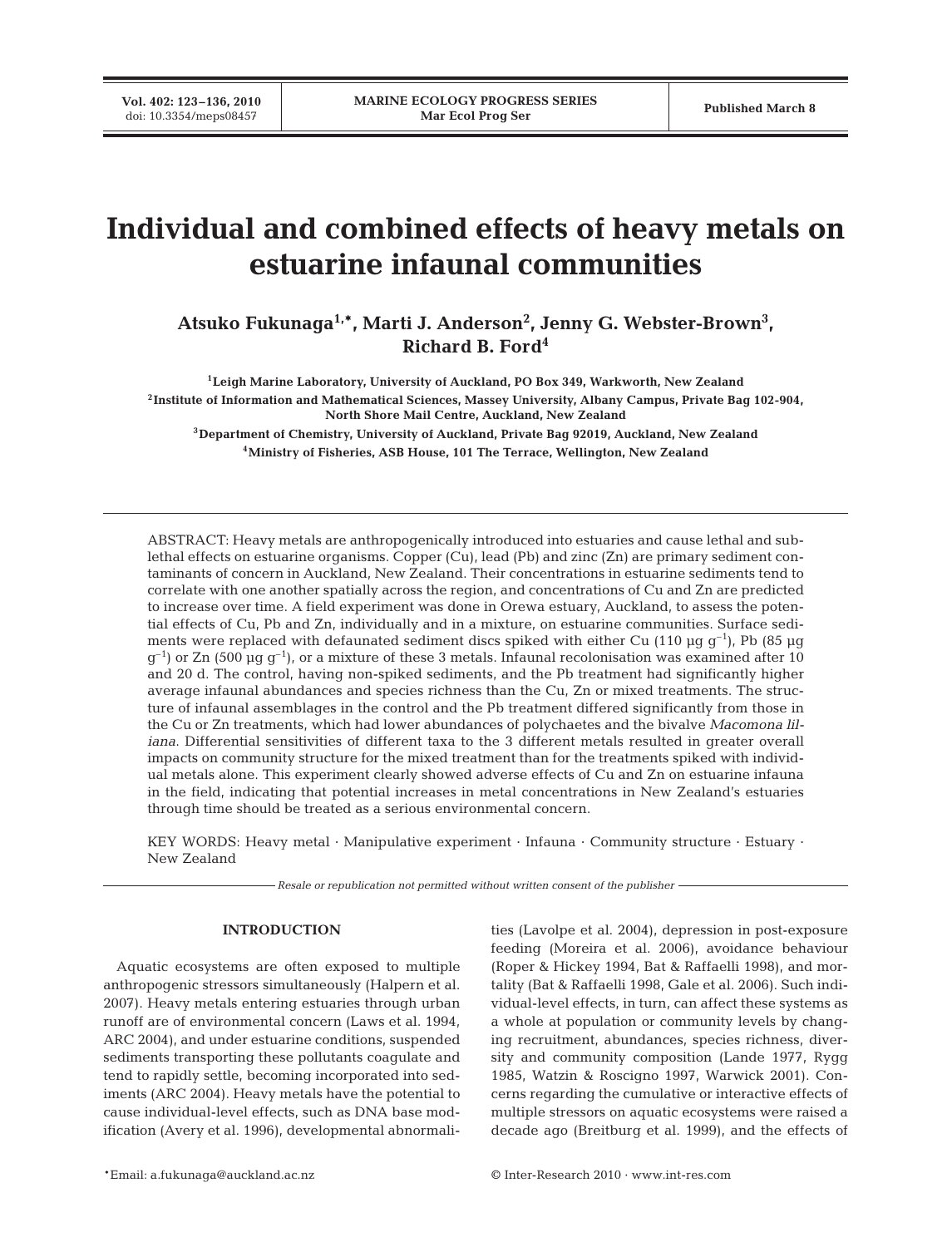heavy metals have also been examined in combinations with other environmental stressors such as salinity, temperature and other toxicants (Heugens et al. 2002, Millward et al. 2004).

Estuarine infaunal organisms inhabiting soft sediments play an important role in the food chain, obtaining carbon energy from detritus or suspended organic matter in the water column and passing it to higher trophic levels (Wilson 2002). Therefore, changes in the infaunal community are likely to result in changes to the ecological functions of estuarine habitats as a whole. Hence, examining potential effects of metal contaminants on estuarine infaunal communities is vital in the assessment of anthropogenic impacts on coastal ecosystems. Field experiments have shown that increased copper concentrations in estuarine sediments negatively impact the abundances of various infaunal taxa (Morrisey et al. 1996, Lenihan et al. 2003, Trannum et al. 2004). Simultaneous effects of a mixture of multiple heavy metals have also been experimentally examined in the field or in a microcosm (Millward et al. 2004, Lu & Wu 2007). These experiments, however, were not designed to distinguish effects of individual metals from the effects of a mixture of multiple metals (but see Lindegarth & Underwood 2002).

The primary sediment contaminants of concern in the region of Auckland, New Zealand, include the heavy metals copper (Cu), lead (Pb) and zinc (Zn) (ARC 2004). Concentrations of these metals in the sediments tend to be positively correlated with one another (Hewitt et al. 2009), and Cu and Zn concentrations in estuarine sediments are predicted to increase over time across the Auckland region (Green et al. 2004a,b). In the present study we describe a manipulative field experiment done in the Orewa estuary of the Auckland region to assess the potential effects of Cu, Pb and Zn on estuarine communities. The experiment

focused on measuring the recolonisation of defaunated metal-spiked sediment by infaunal organisms over a period of 20 d.

The main purpose of the experiment was to investigate the potential effects of the 3 primary sediment contaminants of concern (Cu, Pb and Zn), individually and in a mixture, on Auckland's estuarine communities in the future. Thus, target metal concentrations in the experiment were set as high as would be realistic for Auckland estuaries given predictions of potential inputs expected over the next 100 yr (Green et al. 2004a,b). It was hypothesised that sediments spiked with heavy metals (Cu, Pb or Zn) would have lower abundances of colonists and, therefore, would have different faunal assemblages compared to those without additional metals. It was also hypothesised that sediments spiked simultaneously with multiple metals would result in an even greater overall reduction in the abundances of colonists and, therefore, would differ in community structure from those spiked with either a single metal or sediments with no additional metals.

## **MATERIALS AND METHODS**

**Study site and experimental design.** Orewa estuary (Fig. 1) is located ~30 km north of Auckland city and is a small to medium sized estuary with an area of  $1.28 \text{ km}^2$ below mean high water spring tide level and a catchment area of 17.5 km<sup>2</sup>. The estuary is almost completely flushed with each tide and contains extensive intertidal areas separated by channels at low tide. A square  $50 \times$ 50 m study area (36° 35' 45" S, 174° 40' 51" E) within an expansive mudflat at low tide was set up approximately 2 km upstream of the mouth of the estuary.

A colonisation experiment was done within the study area using defaunated, metal-spiked sediments. Sedi-



Orewa estuary and the study area (~30 km north of Auckland city)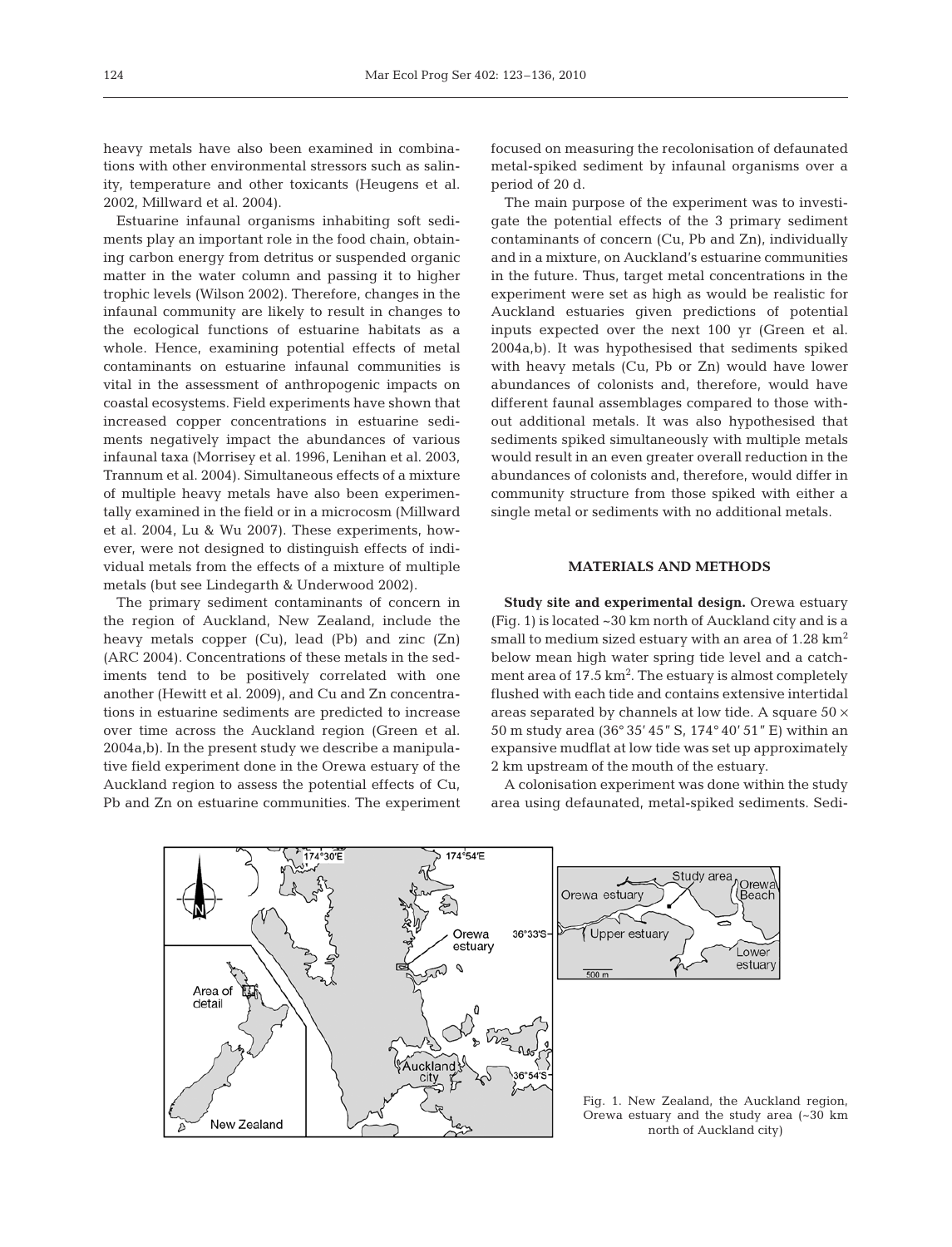ments were collected from the surface aerobic layer (<20 mm in depth) at the mudflat, sieved through a 500 µm mesh and spiked with metals to specific target concentrations in the laboratory, following the method of Lu et al. (2008). Briefly, sediments and seawater were poured into large barrels. The solid nitrate salts  $(Cu(NO<sub>3</sub>)<sub>2</sub> · 3H<sub>2</sub>O, Pb(NO<sub>3</sub>)<sub>2</sub> and/or Zn(NO<sub>3</sub>)<sub>2</sub> · 6H<sub>2</sub>O)$ were dissolved in deionised water and then added to the mixture of sediments and seawater. The barrels were placed on rotating wheels, and the contents were continously mixed for 36 h. The initial spiking concentrations for Cu and Zn were 110  $\mu$ g g<sup>-1</sup> and 500  $\mu$ g g<sup>-1</sup>, respectively. These concentrations were expected to decrease over the experimental period and to reach target concentrations of approximately 90  $\mu$ g g<sup>-1</sup> and 400  $\mu$ g g<sup>-1</sup>, respectively. Although these concentrations are higher than those currently found in Auckland estuaries, they are realistic with regard to increasing levels of Cu and Zn expected with further urbanisation in the future (Green et al. 2004a,b). The target Pb concentrations were set at close to the highest levels that have been recorded in Auckland estuaries, with 85  $\mu$ g g<sup>-1</sup> as the initial concentration and 70  $\mu$ g

 $q^{-1}$  as the ending target (Kelly 2007). There is currently some uncertainty in predictions of Pb concentrations over time as the main source of Pb in stormwater runoff is from residues of historic paint and petrol, and these contributions are expected to diminish with time (Timperley et al. 2005). Lead is, however, still present on road surfaces, and there may be some contribution from vehicle tires (Kennedy 2003). Therefore, Pb concentrations may or may not increase over time.

The metal-spiked sediments were poured into polyvinylchloride (PVC) moulds (300 mm in diameter, 30 mm in depth) to create sediment discs 25 to 30 mm thick and were frozen at –20°C for a maximum of 2 wk. On 5 August 2008 (Day 0) these discs were taken out of the models and laid out within the study area by replacing existing surface sediments with the prepared discs. A small piece of PVC  $(20 \times$ 20 mm) was placed underneath each sediment disc to determine relative changes in the thickness of the sediment discs in the course of the study. There were 6 different treatments in the experiment: unmanipulated (no replacement of the surface sediment), a manipulated control (surface sediments that were removed, defaunated and replaced but had no additional metals), Cu treatment (sediments spiked to a target Cu concentration of 110 to 90  $\mu$ g g<sup>-1</sup>), Pb treatment (85 to 70  $\mu$ g g<sup>-1</sup>), Zn treatment (500 to 400  $\mu$ g g<sup>-1</sup>) and mixed treatment (sediments spiked with all 3 metals at their respective target concentrations). The placement of the sediment discs at the site was based on a randomised block design with 16 blocks (Fig. 2). Each block contained the 6 treatments placed in a randomised array of  $2 \times 3$  sampling sites, 3 m apart from one another. Sediment discs in different blocks were at least 6 m apart.

**Infaunal sampling.** Sediment cores (200 mm in diameter, 50 mm in depth) from 8 of the 16 blocks ( $n =$ 48) were taken inside each sediment disc on 15 August (Day 10) and from the remaining 8 blocks  $(n = 48)$  on 25 August (Day 20). The blocks sampled at a given point in time were chosen in a way that avoided sampling any adjacent blocks on the same day (Fig. 2). Sediment cores were extracted and sieved through 500 µm mesh at the site. Material retained on sieves from each sample was brought back to the laboratory and preserved in 10% formalin for a minimum of 48 h. Organisms



Fig. 2. Field experimental design containing 16 blocks: 8 (grey outline) were sampled on Day 10, and (black outline) on Day 20. \* = discs assigned for the monitoring of chlorophyll *a* and porewater metal concentrations. Treatment: U = unmanipulated,  $C =$  control,  $Cu =$  copper,  $Pb =$  lead,  $Zn =$  zinc,  $M =$  mixed metal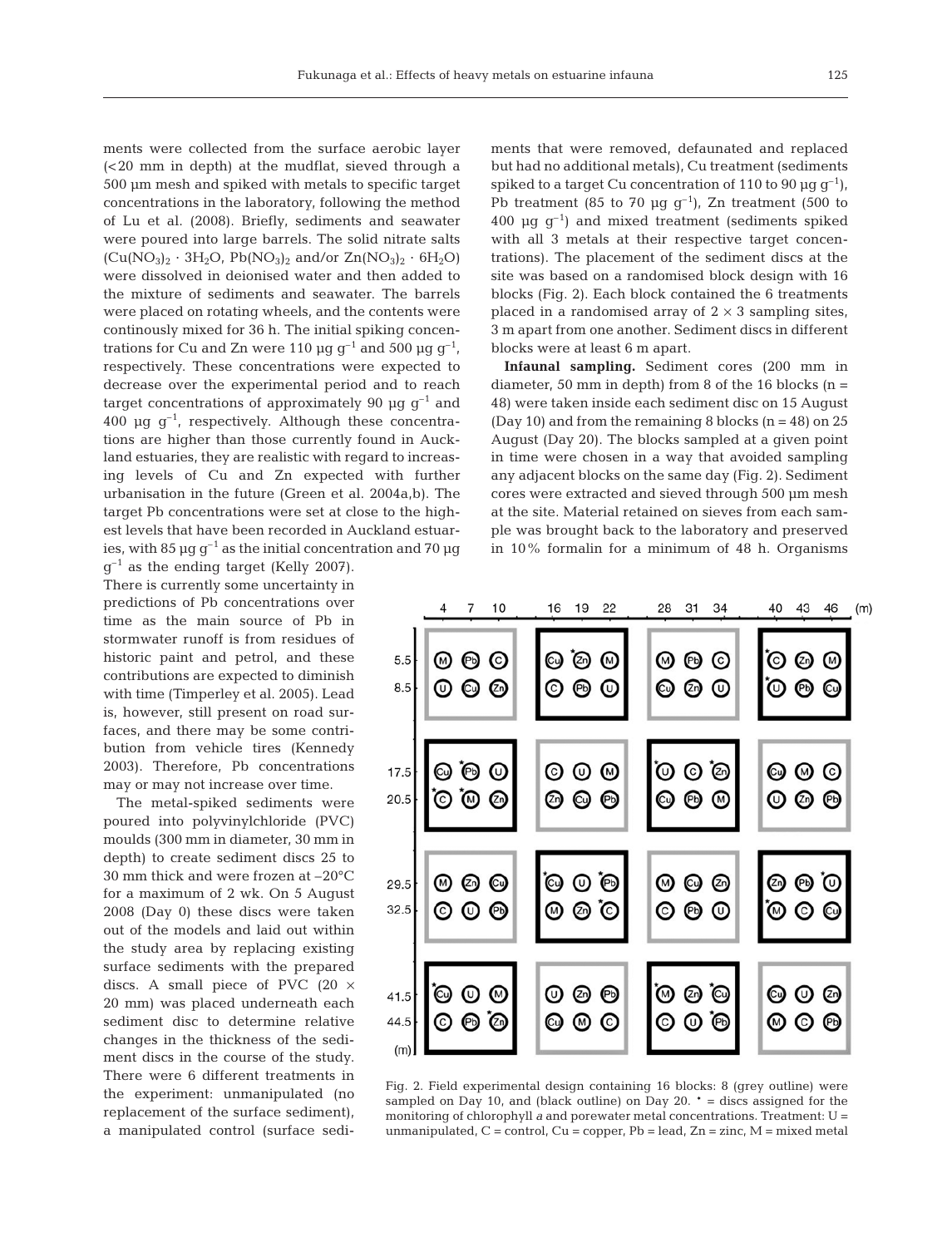were sorted from this material, preserved in 70% isopropanol, identified to the lowest practical taxonomic level and counted. All organisms identified and counted were assumed to be alive at the time of sampling. Although separating living from non-living organisms would have been desirable in order to quantify explicitly any potential post-colonisation mortality (e.g. see 'Discussion'), this was not strictly possible, as organisms were necessarily killed by fixation with formalin as part of the sampling procedure.

**Environmental variables.** Before the experiment began, levels of contaminants and total organic matter (TOM) in the unmanipulated and spiked sediments were assessed. For spiked sediments, 3 replicate samples of sediment were taken from each treatment prior to freezing sediment discs. For the unmanipulated treatment, 3 sediment cores (20 mm in diameter, 20 mm in depth) were randomly taken from the study area on Day 0 prior to the introduction of the sediment discs. Sediments were dried in an oven at 60°C for 24 h. Metal concentrations in the sediment samples were determined by flame atomic absorption spectroscopy (FAAS) following digestion of 0.5 g of the total sediment fraction in aqua regia (HCl:HNO<sub>3</sub> = 3:1) using high-purity HCl and  $HNO<sub>3</sub>$  (Chen & Ma 2001). The remaining samples were used to measure TOM by combusting the dried sediment at 500°C for 4 h (Byers et al. 1978). TOM (%) was calculated by the weight loss after combustion. At the time of infaunal sampling on Days 10 and 20 each, sediment cores were taken adjacent to the sediment cores extracted for infaunal sampling to measure the sediment concentrations of metals and TOM associated with each disc. Metal concentrations and TOM were determined as described above.

From each treatment 3 discs were also assigned for temporal monitoring of chlorophyll *a* (chl *a*) levels and concentrations of metals in the porewater. These discs were randomly chosen from the blocks scheduled for infaunal sampling on Day 20. For chl *a* analysis, these sediment samples (20 mm in diameter, 2 mm in depth) were taken on Day 1, 5, 12 and 20 using a syringe. The amount of chl *a* was determined by the spectrophotometric method according to Parsons et al. (1984) following extraction of chl *a* in 90% acetone for 24 h at 4°C in the dark. To measure metal concentrations in the porewater, peepers (uncontrolled dialyser sampler, 37 µm mesh) were inserted into the selected sediment discs to collect porewater samples from the aerobic sediment layer (Adams et al. 2003). These samples were collected over 3 different periods: from Day 1 to 5, Day 5 to 12 and Day 12 to 20. Porewater samples were filtered with a 0.45 µm membrane and acidified with high-purity  $HNO<sub>3</sub>$ . Porewater analysis was first attempted using graphite-furnace atomic absorption

spectroscopy (GFAAS) as metal concentrations in porewater are generally relatively low. However, due to interference by components found in seawater, samples were analysed using FAAS instead. Detection limits of Cu, Pb and Zn were 0.1, 0.5, and 0.1 mg  $l^{-1}$ , respectively. Porewater concentrations of Pb were too low to be measured by FAAS, so samples of the Pb and mixed treatments were analysed by Hill Laboratories (Hamilton, New Zealand) using inductively coupled plasma-mass spectrometry (ICP-MS). Detection limit of Pb using ICP-MS was  $0.001$  mg  $l^{-1}$ . The effects of chl *a* and porewater sampling on infauna were considered negligible (1) because these sampling procedures avoided the centre of the sediment discs where infaunal samples were taken, and (2) because the area disturbed by the sampling was relatively small in comparison to the size of sediment discs.

Relative changes in sediment bed height (i.e. erosion or accretion) were determined by measuring sediment thickness, above the PVC pieces placed underneath sediment discs, every 5 d. Temperature and precipitation were also monitored throughout the experiment for potential weather anomalies that could affect runoff and experimental results. A temperature recorder (HOBO® Temperature/Light Pendant Data Logger) was attached to a plastic peg vertically inserted at the upstream, southern corner of the study area to record sediment surface temperature every 30 min during the experimental period. Rainfall data in Orewa estuary were obtained from the Auckland Regional Council's Geographic Information & Mapping service (http:// maps.arc.govt.nz/website/maps/map\_hydrotel.htm).

**Statistical analyses.** Analyses of infaunal assemblages were done using the software package PRIMER 6 (Clarke & Gorley 2006) with the PERMANOVA+ add-on (Anderson et al. 2008). The experimental design consisted of 3 factors: Day (fixed with 2 levels: Day 10 and Day 20), Treatment (fixed with 6 levels: unmanipulated, control, Cu, Pb, Zn and mixed) and Block (random with 8 levels, nested in Day). Individual variables were analysed according to the full 3-factor design using permutational analysis of variance (PER-MANOVA; Anderson 2001, McArdle & Anderson 2001) based on Euclidean distances, with 4999 permutations of residuals under a reduced model. PER-MANOVA pairwise comparisons followed the overall partitioning when significant differences were detected among the treatments. Although each pairwise test is exact, the PERMANOVA pairwise comparisons do not control formally for multiple tests, so they should be interpreted with some caution in this respect. The individual variables analysed in this way were: the total abundance of all taxa (N), species richness *(S)*, Simpson's index of species evenness  $(1 - \lambda)$ , and the abundances of several of the numerically dom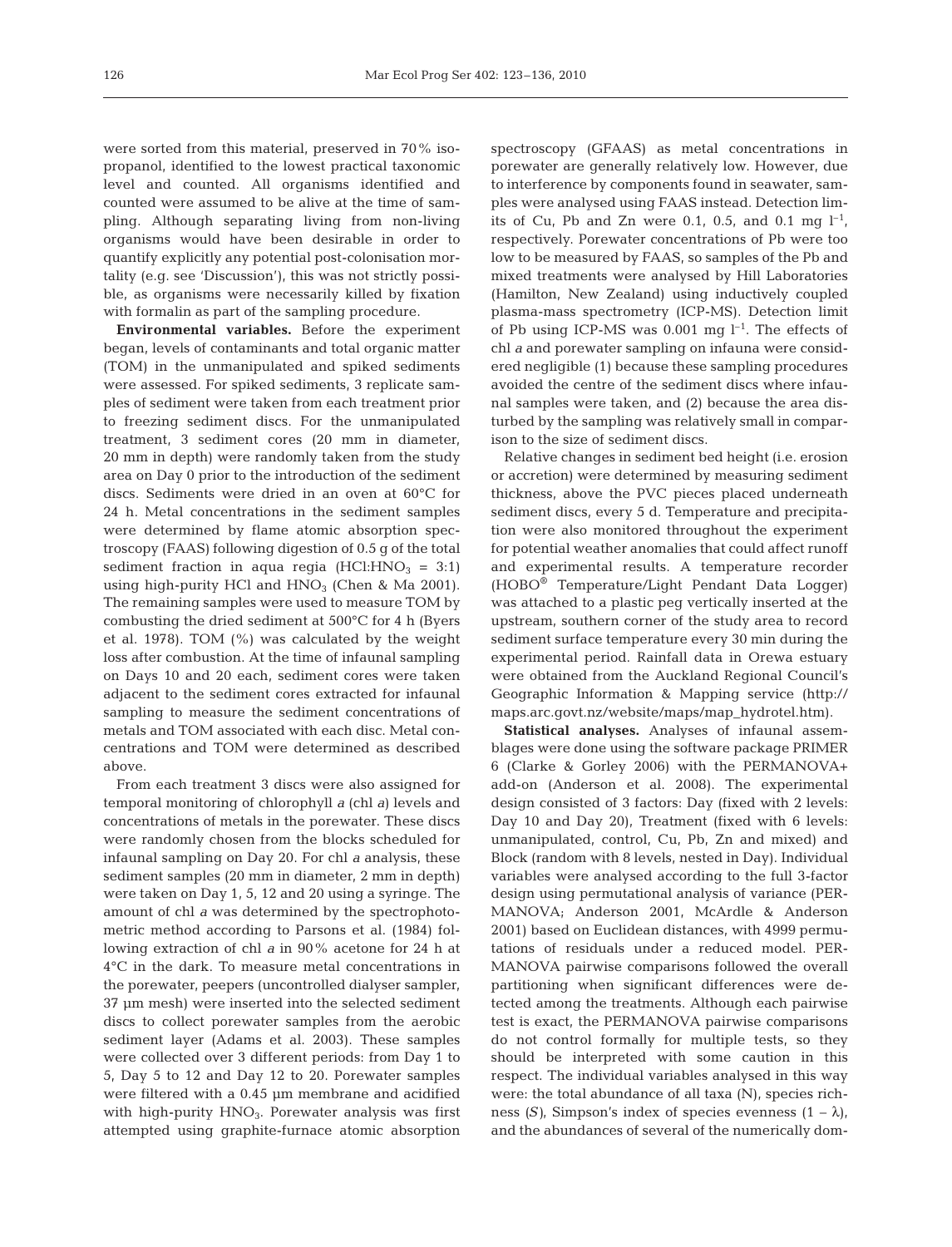inant taxa. Abundance data were log transformed (*y*' =  $ln(y + 1)$ ) prior to the analyses to avoid high skewness and heterogeneity.

The structure of infaunal assemblages as a whole was examined using the modified Gower dissimilarity measure (Anderson et al. 2006) with logarithm base 5. Thus, a 5-fold change in abundance was weighted equally with a change in species composition (from 0 to 1). (The range of maximum abundance was between 20 and 115 per sample for most of the numerically dominant taxa in this experiment). Non-metric multi-dimensional scaling (MDS) ordinations were done in order to visualise relationships among samples in terms of community structure. Differences in faunal assemblages among the 6 treatments were then examined by PERMANOVA on the basis of the full 3-way experimental design using 4999 permutations of residuals under a reduced model, followed by PER-MANOVA pair-wise comparisons if significant differences were detected among the treatments.

Sediment sieving prior to spiking and freezing of sediment discs could affect the total organic content and the benthic diatom populations in the sediments, respectively. Chl *a* concentrations and TOM were therefore measured to test whether sediment discs had comparable environmental conditions. Chl *a* concentrations on Day 20 were first log transformed to  $(y' = \ln(y))$  and then analysed using univariate oneway analysis of variance (ANOVA). Variation in TOM (%) among treatments was tested separately at 3 timepoints of sampling: Day 0, Day 10 and Day 20. As for other univariate variables, analyses were done using PERMANOVA with 4999 permutations of raw data, based on Euclidean distances.

## **RESULTS**

#### **Environmental variables**

Concentrations of Cu in sediment were elevated to target levels in the Cu and mixed metal treatments, but decreased from the initial target concentration of around 110  $\mu$ g g<sup>-1</sup> on Day 10 to below the ending target concentration of 90  $\mu$ g g<sup>-1</sup> on Day 20 (Fig. 3a). Concentrations of Pb in the Pb and mixed metal treatments showed similar trends, being elevated to around 85  $\mu$ g g<sup>-1</sup> on Day 10, but decreased to average concentrations of 60  $\mu$ g g<sup>-1</sup> on Day 20 (Fig. 3b). Concentrations of Zn, however, did not reach the initial target concentration of 500 µg  $g^{-1}$ ; spiking only elevated them to around 400  $\mu$ g g<sup>-1</sup>, and the concentrations decreased during the experiment to, on average, 290 µg  $g^{-1}$  in the Zn treatment and 220 µg  $g^{-1}$  in the mixed treatment (Fig. 3c).

Concentrations of Cu in porewater were relatively stable during the experiment: around 0.3 mg  $l^{-1}$  in the Cu treatment and between 0.15 mg  $l^{-1}$  and 0.5 mg  $l^{-1}$  in the mixed metal treatment (Fig. 4a). Porewater concentrations of Cu in other treatments were mostly below 0.1 mg  $l^{-1}$ , the detection limit of FAAS. Porewa-



Fig. 3. Initial and final concentrations of (a) Cu, (b) Pb and (c) Zn in sediments (mean  $\pm$  SE, n = 3),. Horizontal lines indicate the initial and ending target concentrations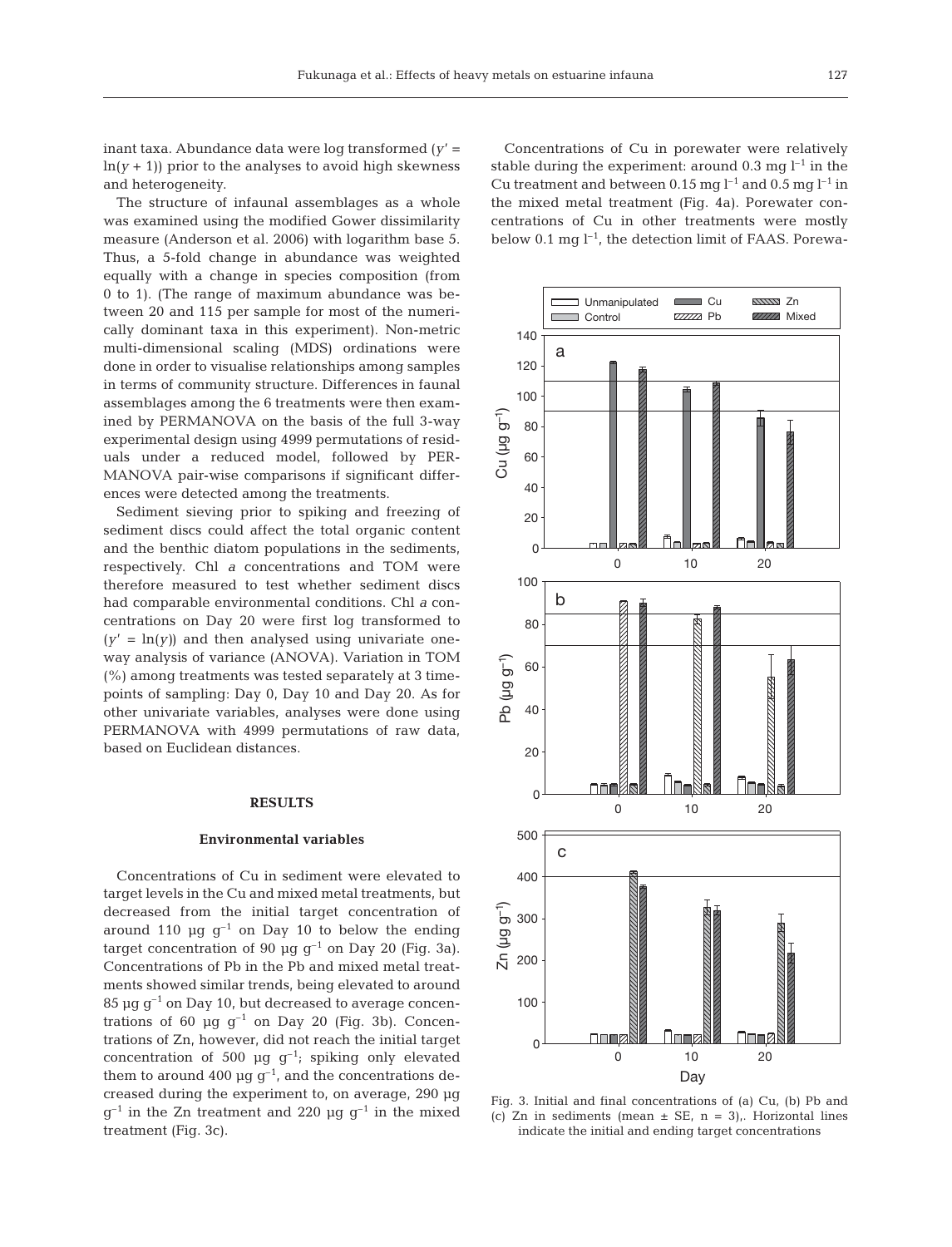

Fig 4. Concentrations of (a) Cu and (b) Zn in porewater (mean  $\pm$  SE, n = 3) over the 20 d experimental period

ter concentrations of Zn in the treatments spiked with Zn were initially high but decreased by Day 12 to approximately 7 mg  $l^{-1}$  and stabilised (Fig. 4b). Porewater Zn concentrations in other treatments were mostly below the detection limit of 0.1 mg  $l^{-1}$ . Porewater concentrations of Pb in the Pb and mixed metal treatments were mostly below 0.001 mg  $l^{-1}$ , the detection limit of ICP-MS, except for 2 samples in the mixed treatment. These samples had Pb concentrations of 0.0022 mg  $l^{-1}$  (Days 5 to 12) and 0.0027 mg  $l^{-1}$ (Days 12 to 20).

Sediment chl *a* concentrations were mostly higher, on average, in the unmanipulated treatment compared to all the other treatments. Chl *a* concentrations on Day 20 were, however, not significantly ( $\alpha$  = 0.05) different among treatments  $(F_{5,12} = 1.36, p = 0.306)$ . There was initially no significant difference in TOM levels among treatments  $(F_{5,12} = 1.02, p = 0.459)$ . TOM levels were, however, significantly different among treatments on Day 10 *(F*5,42 = 15.24, p = 0.0002) and Day 20  $(F_{5,42} = 5.08, p = 0.0022)$ . TOM in sediments taken from



Fig. 5. Mean (± SE) on Day 10 and Day 20 for (a) log-transformed total infaunal abundance (ln(N)), (b) species richness (*S*) and (c) Simpson's evenness index  $(1 - \lambda)$  in each of the treatments:  $U =$  unmanipulated,  $C =$  control,  $Cu =$  copper, Pb  $=$  lead,  $Zn =$  zinc,  $M =$  mixed metal. Means with the same letter in each graph were not significantly different (using a significance level of  $\alpha = 0.01$ ) based on the PERMANOVA pairwise tests

the unmanipulated treatment was significantly  $(p \lt p)$ 0.01) higher than those taken from all other treatments on Day 10 and from those taken from the Cu, Zn or mixed metal treatments on Day 20. There were no significant differences in TOM levels among the control, Cu, Pb, Zn and mixed metal treatments. Monitoring of sediment disc thickness showed that the site experi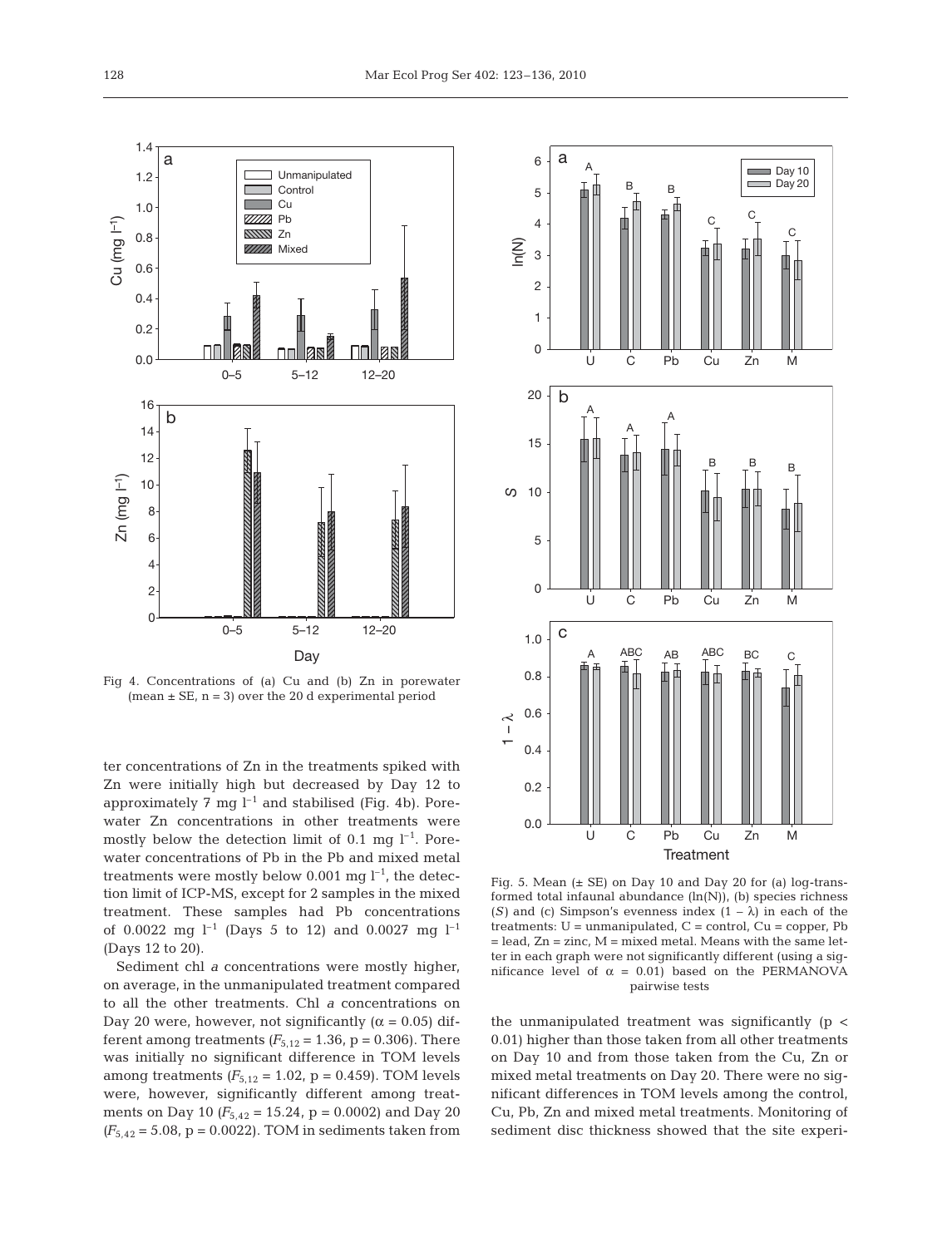enced some overall erosion; the average change in bed height ranged from 0 to  $-5$  mm (erosion) during the experiment. Changes in the thickness of the sediment discs were, on average,  $-3.5$  mm (SD = 2.2) for those sampled on Day 10 and  $-0.65$  mm (SD = 4.2) for those sampled on Day 20.

Sediment surface temperature at the study area mostly fluctuated daily between 5°C and 25°C. The maximum and minimum temperatures were 25.7°C and 2.3°C, respectively, and these values were both recorded on Day 5. The greatest amount of rainfall recorded with a 24 h period was 33.8 mm on Day 19.

#### **Infauna**

In total, 31 taxa were identified from the 48 sediment cores collected on Day 10 and 27 taxa from the 48 cores collected on Day 20. The numerically dominant taxa in this study were, in order of decreasing abundance, *Scoloplos cylindrifer*, oligochaetes, *Prionospio* sp., *Capitella* spp., *Ceratonereis* sp., polydorids, *Paracalliope* sp., *Austrovenus stutchburyi*, *Macomona liliana*, and *Pectinaria australis*. These 10 taxa accounted for ~90% of the total abundance of all infaunal organisms. The mean log-transformed total abundance of infauna differed significantly among treatments (Table 1). The control and Pb treatments had significantly greater abundances of organisms than the Cu, Zn or mixed

metal treatments, on average, but significantly fewer than the unmanipulated treatment (Fig. 5a). There was also an overall increase in the total abundance of infauna from Day 10 to Day 20 (Table 1). Similarly, there were statistically significant effects of treatments on species richness (Table 1). The unmanipulated, control and Pb treatments had a significantly greater average number of taxa than the Cu, Zn or mixed metal treatments (Fig. 5b). Simpson's index of species evenness also differed significantly among treatments (Table 1). Evenness was, on average, greater in the unmanipulated treatment than in the Zn or mixed treatments, and was also greater in the Pb treatment than in the mixed treatment (Fig. 5c).

Significant treatment effects were also detected for individual taxa, with the exception of the amphipod *Paracalliope* sp. (Table 1). Average log abundances of oligochaetes and *Austrovenus stutchburyi* were both significantly higher in the unmanipulated treatment than in all other treatments, suggesting an effect of the surface sediment manipulation; however, no significant differences were found among the control, Cu, Pb, Zn and mixed metal treatments (Fig. 6b,h). The mean log abundances of *Scoloplos cylindrifer*, *Prionospio* sp., *Capitella* sp., *Macomona liliana* and *Pectinaria australis* were significantly higher in the control treatment than in the Cu, Zn or mixed metal treatments (Fig. 6). *Ceratonereis* sp. had significantly lower average abundances in the Cu and mixed metal treat-

Table 1. PERMANOVA for univariate and multivariate analyses and results of pairwise tests. Univariate analyses were for the total log abundance, species richness, Simpson's index and numerically dominant taxa, and multivariate analysis was done based on the modified Gower dissimilarity measure (log base 5) calculated on infaunal abundances on Day 10 and Day 20. Significant p-values are printed in bold (p < 0.05). Treatments underlined together did not show significant ( $\alpha$  = 0.01) difference in pairwise tests (Treatment: U = unmanipulated, C = control, Cu = copper, Pb = lead, Zn = zinc, M = mixed metal). Results of pairwise tests for the multivariate analysis are shown in Table 2

|                     | Day        |       | Treatment  |        | Block (Day) |        | $Day \times Treatment$ |       | Treatment      |
|---------------------|------------|-------|------------|--------|-------------|--------|------------------------|-------|----------------|
|                     | $F_{1,14}$ | p     | $F_{5,70}$ | p      | $F_{14,70}$ | p      | $F_{5,70}$             | p     | Pairwise test  |
| Univariate          |            |       |            |        |             |        |                        |       |                |
| Total log abundance | 6.31       | 0.027 | 96.54      | 0.0002 | 1.52        | 0.133  | 1.70                   | 0.154 | U Pb C Zn Cu M |
| Species richness    | 0.01       | 0.967 | 29.15      | 0.0002 | 1.14        | 0.330  | 0.15                   | 0.983 | U Pb C Zn Cu M |
| Simpson's index     | 0.03       | 0.865 | 3.08       | 0.011  | 1.24        | 0.250  | 1.43                   | 0.225 | U Pb C Cu Zn M |
| S. cylindrifer      | 3.40       | 0.082 | 94.29      | 0.0002 | 2.40        | 0.007  | 1.67                   | 0.156 | U C Pb Cu Zn M |
| Oligochaetes        | 1.50       | 0.247 | 13.20      | 0.0002 | 0.13        | 0.125  | 1.52                   | 0.194 | U C Pb Zn Cu M |
| Prionospio sp.      | 2.54       | 0.130 | 42.72      | 0.0002 | 1.76        | 0.062  | 1.18                   | 0.328 | U Pb C M Cu Zn |
| Capitella spp.      | 8.39       | 0.010 | 36.29      | 0.0002 | 1.22        | 0.279  | 1.52                   | 0.188 | C U Pb Cu Zn M |
| Ceratonereis sp.    | 0.76       | 0.394 | 30.04      | 0.0002 | 1.44        | 0.159  | 0.20                   | 0.960 | U Pb C Zn Cu M |
| Polydorids          | 9.43       | 0.010 | 28.40      | 0.0002 | 1.19        | 0.299  | 1.27                   | 0.289 | U C Pb Cu M Zn |
| Paracalliope sp.    | 0.33       | 0.578 | 0.96       | 0.451  | 3.91        | 0.0004 | 0.91                   | 0.485 |                |
| A. stutchburyi      | 16.92      | 0.002 | 32.55      | 0.0002 | 2.10        | 0.024  | 0.35                   | 0.888 | U Zn Pb C Cu M |
| M. liliana          | 0.87       | 0.378 | 47.37      | 0.0002 | 1.53        | 0.130  | 0.43                   | 0.824 | U C Pb Zn Cu M |
| P. australis        | 0.05       | 0.819 | 14.13      | 0.0002 | 1.07        | 0.395  | 2.02                   | 0.084 | U C Pb M Zn Cu |
| <b>Multivariate</b> |            |       |            |        |             |        |                        |       |                |
| Modified Gower      | 2.22       | 0.007 | 13.00      | 0.0002 | 1.64        | 0.0002 | 1.20                   | 0.098 |                |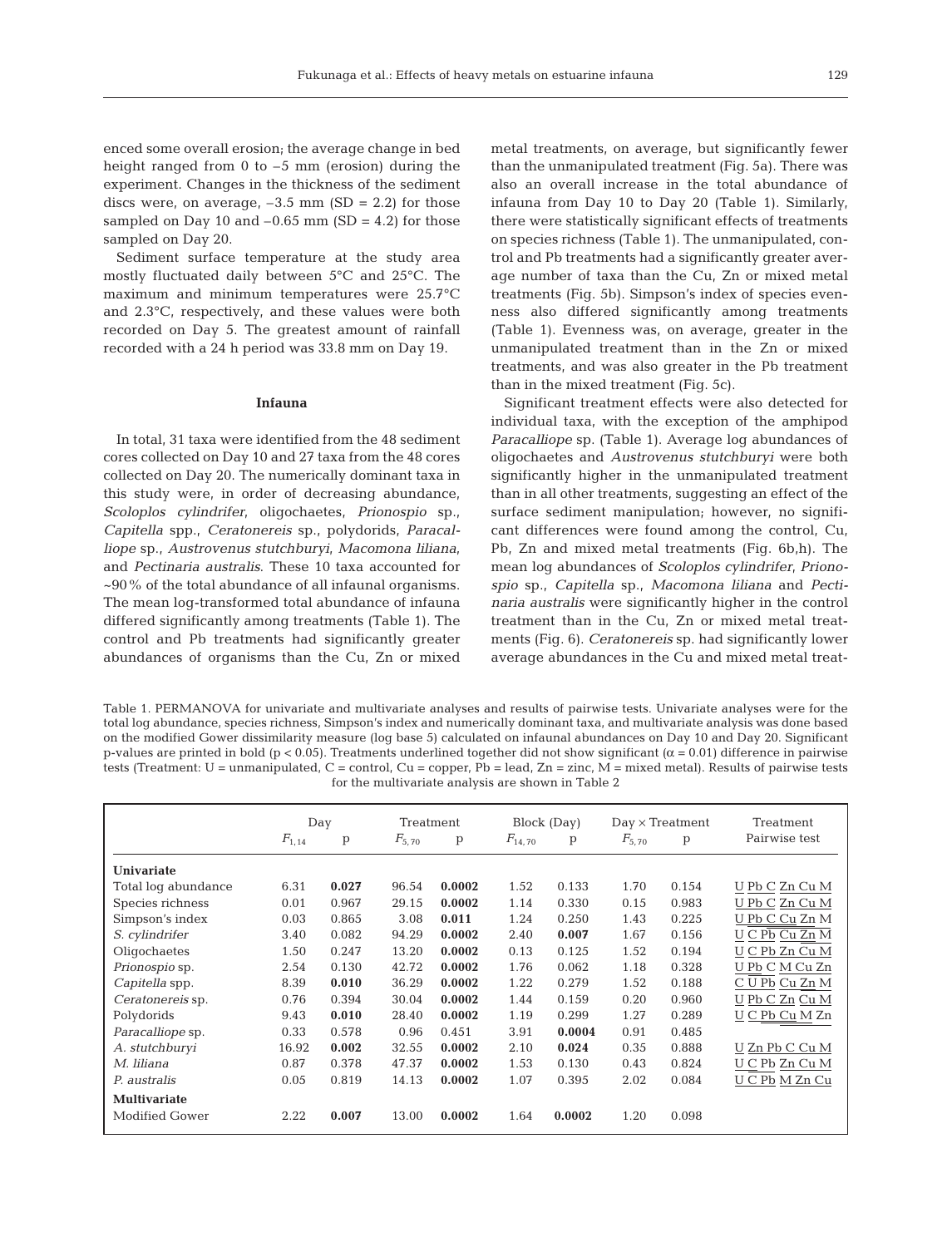

Fig. 6. Mean (± SE) log-transformed abundances (ln(N)) of numerically dominant taxa. Treatment: U = unmanipulated, C = control, Cu = copper, Pb = lead, Zn = zinc, M = mixed metal. Means with the same letter were not significantly different (using a significance level of  $\alpha = 0.01$ ) based on the PERMANOVA pairwise tests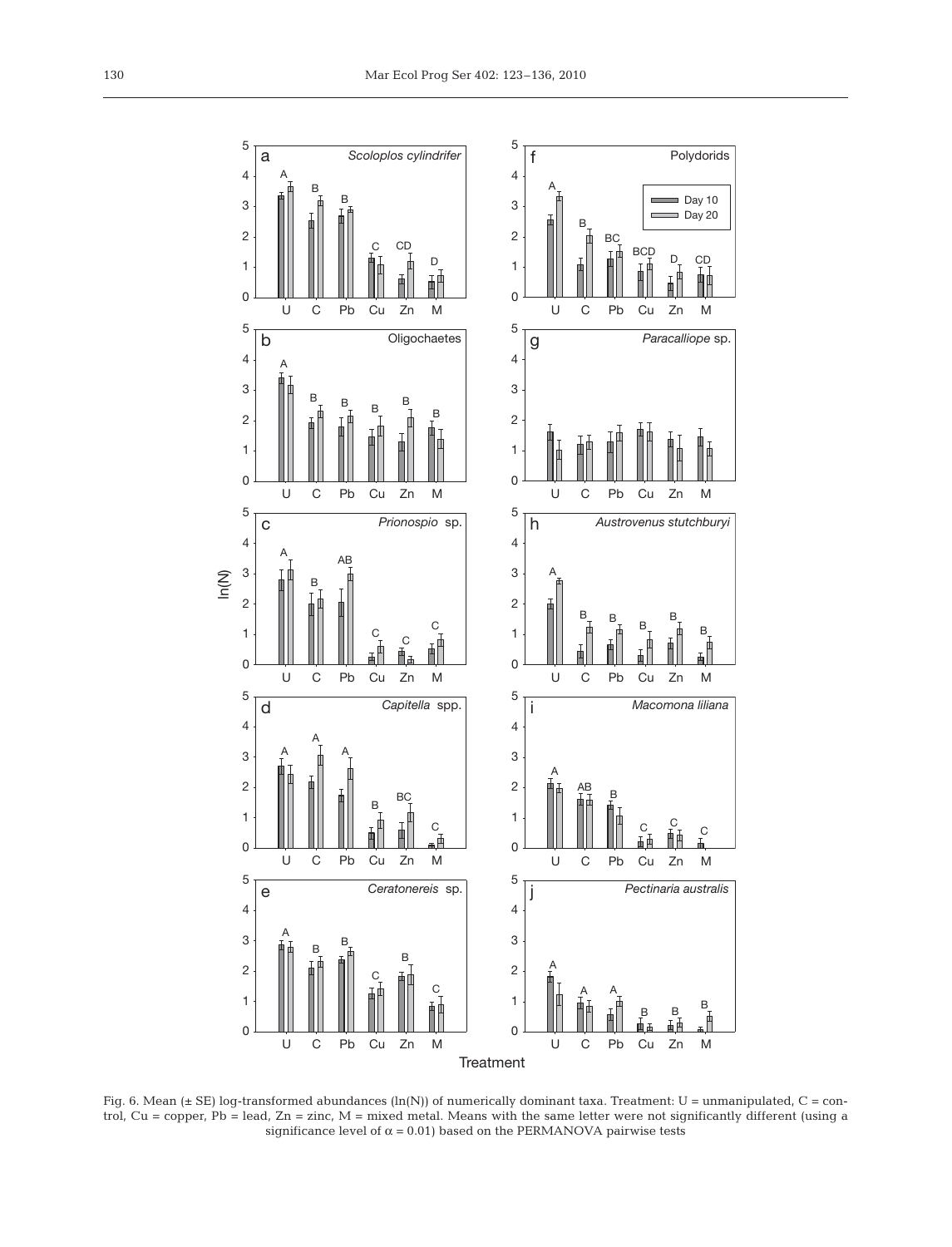ments compared to the control (Fig. 6e), and polydorids had significantly lower average abundances in the Zn and mixed treatment compared to the control (Fig. 6f). None of the dominant taxa showed significant differences in their average abundances between the control and Pb treatments. *S. cylindrifer*, *Capitella* spp. and *Ceratonereis* sp. also showed significant differences in their average abundances in the mixed metal treatment versus the Cu or Zn treatments: mean log abundances of *S. cylindrifer* and *Capitella* spp. were significantly lower in the mixed treatment compared to the Cu treatment, and mean log abundance of *Ceratonereis* sp. was significantly lower in the mixed treatment compared to the Zn treatment.

Overall increases in abundance from Day 10 to Day 20 were found in *Capitella* spp., polydorids and *Austrovenus stutchburyi* (Table 1). Significant variation among blocks was also detected for *Scoloplos cylindrifer*, *Paracalliope* sp. and *A. stutchburyi* (Table 1), indicating high spatial variability in their distributions at scales of tens of meters.

There were significant ( $\alpha$  = 0.05) differences in the structure of infaunal assemblages between Day 10 and Day 20, among blocks and among treatments (Table 1). Assemblages in the unmanipulated treatment differed from all other treatments (Table 2). Assemblages in the control and Pb treatments did not differ significantly from one another, but were significantly different from those in the Cu, Zn or mixed metal treatments (Table 2). Importantly, there was also a significant difference between assemblages in the mixed metal treatments and assemblages from any of the treatments spiked with only a single metal alone, whether it was Cu, Zn or Pb. These results were supported by patterns seen in the MDS plots (Fig. 7): assemblages from the mixed metal treatment (with all 3 metals, on the left of the diagram) were most dissimilar from those in the unmanipulated

Table 2. PERMANOVA pairwise tests ( $\alpha = 0.01$ ) based on the modified Gower dissimilarity measure (log base 5), calculated on infaunal abundances on Day 10 and Day 20. Treatment:  $Cu = copper$ ,  $Pb = lead$ ,  $Zn = zinc$ 

|                | Unmanipulated                   | Control                         | Cu                              | Pb                              | Zn                              |
|----------------|---------------------------------|---------------------------------|---------------------------------|---------------------------------|---------------------------------|
| Control        | $t_{14} = 2.74$<br>$p = 0.0002$ |                                 |                                 |                                 |                                 |
| Cu             | $t_{14} = 5.37$<br>$p = 0.0002$ | $t_{14} = 3.62$<br>$p = 0.0002$ |                                 |                                 |                                 |
| Pb             | $t_{14} = 2.92$<br>$p = 0.0002$ | $t_{14} = 0.98$<br>$p = 0.473$  | $t_{14} = 3.20$<br>$p = 0.0002$ |                                 |                                 |
| Zn             | $t_{14} = 5.06$<br>$p = 0.0002$ | $t_{14} = 3.37$<br>$p = 0.0002$ | $t_{14} = 1.32$<br>$p = 0.061$  | $t_{14} = 3.32$<br>$p = 0.0002$ |                                 |
| Mixed<br>metal | $t_{14} = 6.04$<br>$p = 0.0002$ | $t_{14} = 4.23$<br>$p = 0.0002$ | $t_{14} = 1.51$<br>$p = 0.014$  | $t_{14} = 4.24$<br>$p = 0.0002$ | $t_{14} = 1.89$<br>$p = 0.0012$ |



Fig. 7. MDS plots based on the modified Gower dissimilarity measure (log base 5) calculated from infaunal abundances for 31 taxa (a) on Day 10 and (b) on Day 20

treatment (on the right). In between these, assemblages from the Cu and Zn treatments were interspersed with one another, placed close to the mixed treatment. Assemblages from the control and Pb treatments were also well interspersed with one

> another, placed in-between the unmanipulated treatment and the Cu and Zn treatments. The overall pattern in the MDS was a clear gradient in effect from unmanipulated treatments on the right, to assemblages experiencing sediment manipulation or those spiked with Pb, followed by assemblages in sediments spiked by either Cu or Zn alone, and finally assemblages which experienced elevated levels of all 3 heavy metals (the mixed metal treatment) on the far left. Although the pattern of difference between the mixed treatment and either the Cu or Zn treatments is somewhat less clear for Day 20 than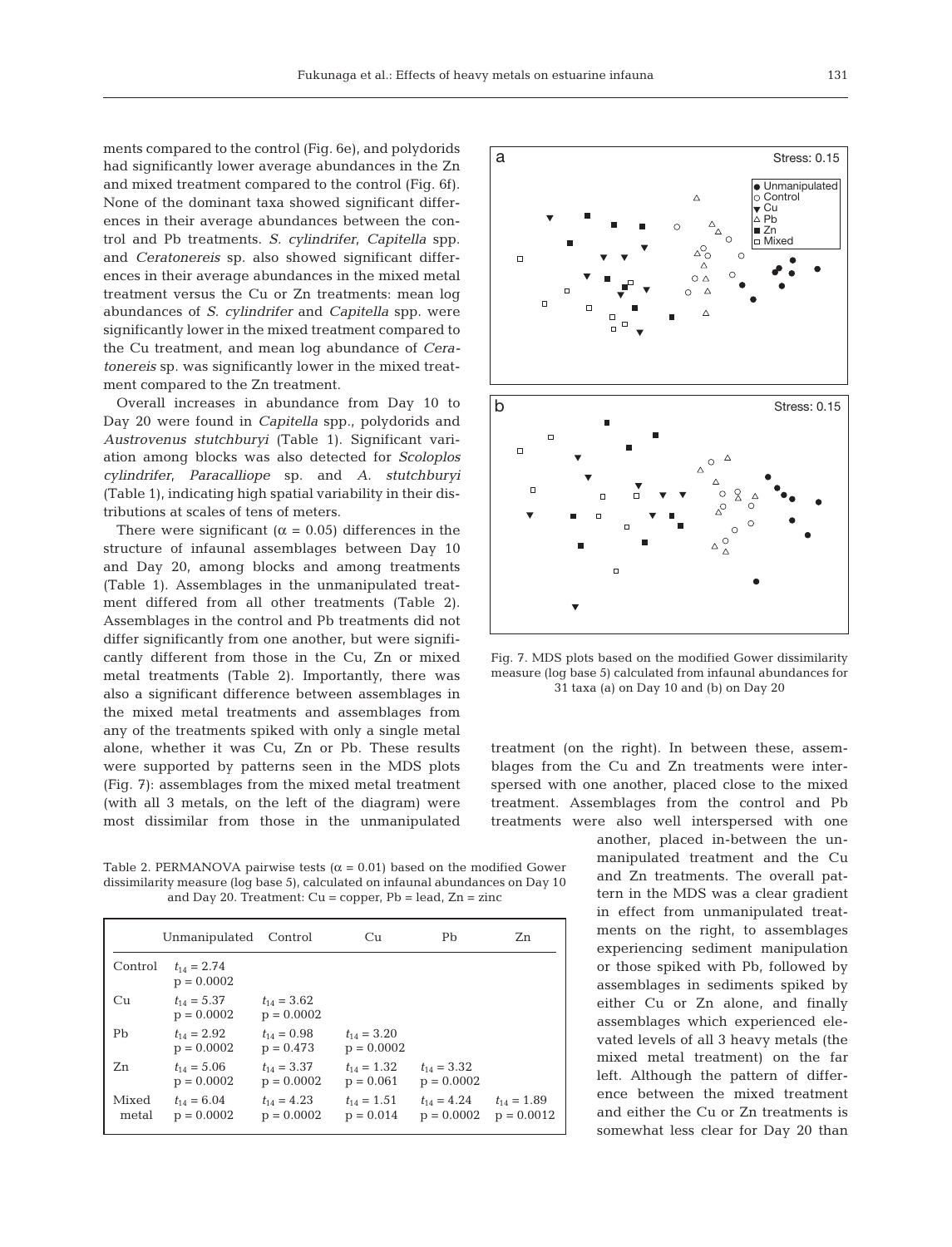for Day 10 in the reduced-space (2-dimensional) MDS ordination (Fig. 7), the PERMANOVA test results, which used the full resemblance matrix of information, demonstrated clear and consistent differences between the mixed treatment and either the Cu or Zn treatments (Tables 1 & 2).

## **DISCUSSION**

Total infaunal abundance and species richness were significantly reduced by the Cu, Zn and mixed metal treatments. Several of the numerically dominant organisms reflected this pattern. Direct negative effects of Cu and Zn on polychaetes, crustaceans and bivalves have also been found in laboratory bioassays (Bat & Raffaelli 1998, King et al. 2004). For example, Bat & Raffaelli (1998) showed that sediment Cu and Zn concentrations of 100  $\mu$ g g<sup>-1</sup> each caused 100% mortality of the amphipod *Corophium volutator*, and 90 µg  $g^{-1}$  of Cu and 100 µg  $g^{-1}$  of Zn caused 100% mortality of the polychaete *Arenicola marina*. Some previous manipulative field experiments have also shown that Cu in sediments can significantly reduce abundances of various taxa (Morrisey et al. 1996, Lenihan et al. 2003, Trannum et al. 2004).

The bioavailability of sediment-associated metals is controlled by the metal binding strength to the sediment, and metals bound to sediments may not be toxic to organisms (Chapman & Long 1983). Lead generally has high affinity for suspended particulate matter (Webster-Brown 2005), and binds strongly to iron and manganese oxyhydroxides, which are the dominant metal-binding phases in aerobic sediments (Gadde & Laitinen 1974, Benjamin & Leckie 1981b). The strong binding of Pb to the sediments was also evident from the extremely low Pb concentrations in porewater (mostly <0.001 mg  $l^{-1}$ ) measured in this experiment. Concentrations of Cu and Zn in porewater in spiked sediments were, on the contrary, elevated to levels comparable to those reported from estuaries in the UK that had been affected by mining activities (Bryan et al. 1987, Bryan & Langston 1992). Borgmann and Norwood (1999) examined bioavailability of Pb to the amphipod *Hyalella azteca* and showed that dissolved Pb, rather than Pb associated with sediments, almost entirely explained the bioavailability and toxicity of Pb. The lack of any apparent effects of Pb on recolonisation of estuarine infauna, therefore, may be explained by low bioavailability of this metal to organisms.

The experimental target concentration of Pb (85 µg  $g^{-1}$ ) might be considered as relatively low by international standards (Long et al. 1995, ANZECC 2000). However, this concentration falls within the range of the sediment quality guidelines of Long et al. (1995), which list sediment Pb concentrations of 46.7 µg  $g^{-1}$ and 218  $\mu$ g g<sup>-1</sup> as the effects range-low (ERL) and the effects range-median (ERM), respectively. Similarly, the target Cu concentration of 110  $\mu$ g g<sup>-1</sup> in the present experiment was also higher than the ERL (34  $\mu$ g g<sup>-1</sup>) but lower than the ERM (270  $\mu$ g g<sup>-1</sup>) for Cu (Long et al. 1995). Josefson et al. (2008) suggested a threshold Pb concentration of  $\sim 200 \mu g g^{-1}$  for deterioration of faunal communities to occur in the field. However, the sediments in that study were also contaminated with Zn, so the contribution of Pb to the observed effects could not be separated and identified unambiguously. The target and ending concentrations of Pb in the present experiment were comparable to Pb concentrations in some of the most highly contaminated estuaries of the Auckland region (Kelly 2007). Our results suggest that Pb alone will be unlikely to cause important changes in estuarine faunal communities in this region if current Pb levels are maintained. Increases in concentrations of Pb, however, may cause acute adverse effects on estuarine fauna as indicated by other studies. Potential long-term or sublethal effects of Pb and other metals also remain to be examined.

Different organisms had different sensitivities to heavy metals. Three taxa that apparently were not affected by Cu, Pb or Zn in this experiment were the amphipod *Paracalliope* sp., the bivalve *Austrovenus stutchburyi* and oligochaetes. The insensitivity of *Paracalliope* sp. to heavy metals contradicts findings from other studies reporting reduced abundances of amphipods in sediments contaminated with heavy metals in the field (Morrisey et al. 1996, Warwick 2001, Lenihan et al. 2003). Laboratory bioassays have also shown sensitivity of amphipods to Cu and Zn (Bat & Raffaelli 1998, Marsden & Wong 2001). These laboratory bioassays, however, suggested that the  $LC_{50}$  values (concentration responsible for 50% mortality) could vary greatly between species and for different metals. It is therefore possible that *Paracalliope* sp. simply has a higher tolerance to heavy metals. Another possible explanation is that this amphipod does not experience full metal toxicity as the species is patchily distributed in the field and highly mobile.

*Austrovenus stutchburyi* are filter-feeding, venerid bivalves commonly found in estuaries in New Zealand, and it is perhaps surprising that no deleterious effects of metals on their colonisation were detected in this experiment. Potential effects of certain environmental stressors on this species (such as organic chemicals and sedimentation) have been examined (Hickey et al. 1995, Norkko et al. 2006), but the potential direct effects of heavy metals have not been previously tested in field-based manipulative studies. Thrush et al. (2008) demonstrated a negative correlation between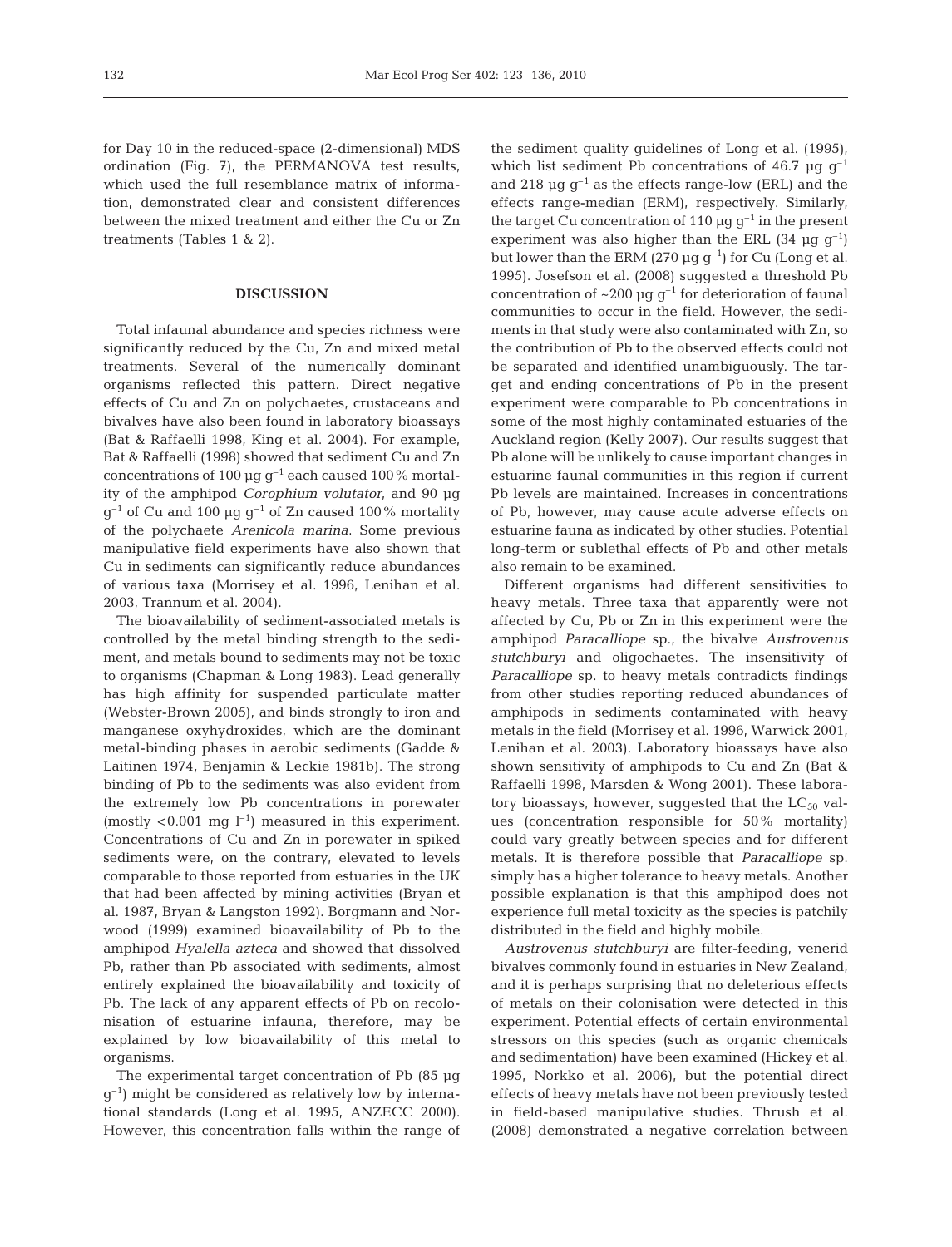abundances of *A. stutchburyi* and Cu concentrations in Auckland estuaries and harbours. De Luca-Abbott (2001) showed that sediments contaminated with Cu, Pb, Zn and polycyclic aromatic hydrocarbons had sublethal effects on *A. stutchburyi* in the field. These studies, however, did not manipulate concentrations of heavy metals directly, so direct causality cannot be inferred. Nevertheless, potential sublethal or longterm effects should be considered and investigated for this species, based on this prior work.

In contrast, the deposit-feeding tellinid bivalve *Macomona liliana* did show sensitivity to Cu and Zn in this experiment. The different responses to the Cu, Zn and mixed metal treatments for *M. liliana* versus *Austrovenus stutchburyi* may have been due to differences in their feeding behaviour. Bioaccumulation of sediment-associated organic contaminants has been found to be higher in *M. liliana* than in *A. stutchburyi,* probably because the filter-feeding *A. stutchburyi* is unlikely to directly ingest highly contaminated surface sediments, unlike the deposit-feeding *M. liliana* (Wilcock et al. 1993, Hickey et al. 1995). Juvenile *M. liliana* can also actively disperse using bedload and water column transport (Lundquist et al. 2004), and will crawl away from sediments with Cu concentrations of 10 µg  $g^{-1}$  or Zn concentrations of 40 µg  $g^{-1}$ (Roper et al. 1995). Such behaviour indicates the potential ability of this species to actively avoid metal contaminants.

Annelid worms have been shown to be relatively tolerant to heavy metals in the laboratory and in the field. The polychaetes *Australonereis ehlersi* and *Nephtys australiensis* did not show lethal effects with sedimentbound Cu at 1300  $\mu$ g g<sup>-1</sup> or Zn over 3000  $\mu$ g g<sup>-1</sup> in laboratory bioassays (King et al. 2004). Polychaetes have been found in high abundances in sediments contaminated with heavy metals in the field (Lande 1977, Rygg 1985). The relative tolerance of annelids to heavy metals described in other studies is only supported by the insensitivity of oligochaetes to Cu, Pb and Zn observed in the present experiment; the numerically dominant polychaetes studied here were, in contrast, all sensitive to the Cu and Zn treatments. Rygg (1985) found that the metal-tolerant species in Norwegian fjords were mostly carnivorous polychaetes, suggesting that feeding behaviour might play a role in determining the sensitivity of organisms to metals. Carnivorous polychaetes might be less affected by sediment metals than deposit-feeders because they would not ingest sediment-associated metals directly.

Capitellids have been found in high abundances in areas contaminated with heavy metals (Lande 1977) and identified as highly tolerant to Cu (Rygg 1985). Such findings from previous studies contradict the apparent sensitivity of *Capitella* spp. found in the present experiment. Capitellids (especially *Capitella* species) are known as *r*-selected, highly opportunistic polychaetes that quickly colonise polluted habitats (Borja et al. 2000), but their increased abundances have been found mostly in association with organic enrichment (Tsutsumi 1987, Blanchard & Feder 2003, Lee et al. 2006), even with elevated sediment Cu concentrations of 500  $\mu$ g g<sup>-1</sup> (Lenihan et al. 2003). Thus, the sensitivity of capitellids to heavy metals may be affected by the amount of organics in sediments, and potential interactions between heavy metal contaminants and organics in their effects on these organisms need to be examined.

Multivariate analyses revealed that faunal assemblages in the mixed metal treatment were different from those in either the Cu or Zn treatments, suggesting possible cumulative (e.g. additive) effects of multiple metals. Such differences were not clearly observed, however, in any univariate analysis of individual taxa. For example, the significantly lower average log abundance of *Scoloplos cylindrifer* in the mixed versus the Cu treatment may have been caused by combined effects of Cu and Zn or because the mixed treatment was simply dominated by the effect of Zn alone (see Fig. 7a). While combined effects of metals may not be clear at the population (individual species) level, in the present study differences in the responses of individual taxa to different metals were reflected at the community-level with the help of multivariate analyses, which distinguished mixed metal treatments from the others. For example, the polychaete *Ceratonereis* sp. was insensitive to the Zn treatment but negatively responded to the Cu and mixed treatments. The polydorid polychaetes, on the other hand, were insensitive to the Cu treatment but negatively responded to the Zn and mixed treatments. This differential sensitivity led to community-level effects caused by the simultaneous presence of several different heavy metals.

Because of the fairly short experimental period of 20 d, recolonisation in this experiment is more likely to be explained by the migration of organisms to the sediment discs, rather than by recruitment. Similar experiments examining recolonisation of contaminated sediments have used much longer experimental periods (up to 14 mo), potentially allowing organisms to colonise sediments through recruitment as well as migration (Trannum et al. 2004, Lu & Wu 2007). A pilot study in Orewa showed, however, that the sediments spiked with heavy metals were subject to continuous decreases in metal concentrations, so deploying a longer experimental period would not have been feasible here. For this reason, inferences are restricted to short-term effects of heavy metals on colonisation only. The reduced abundances of infauna in metal-spiked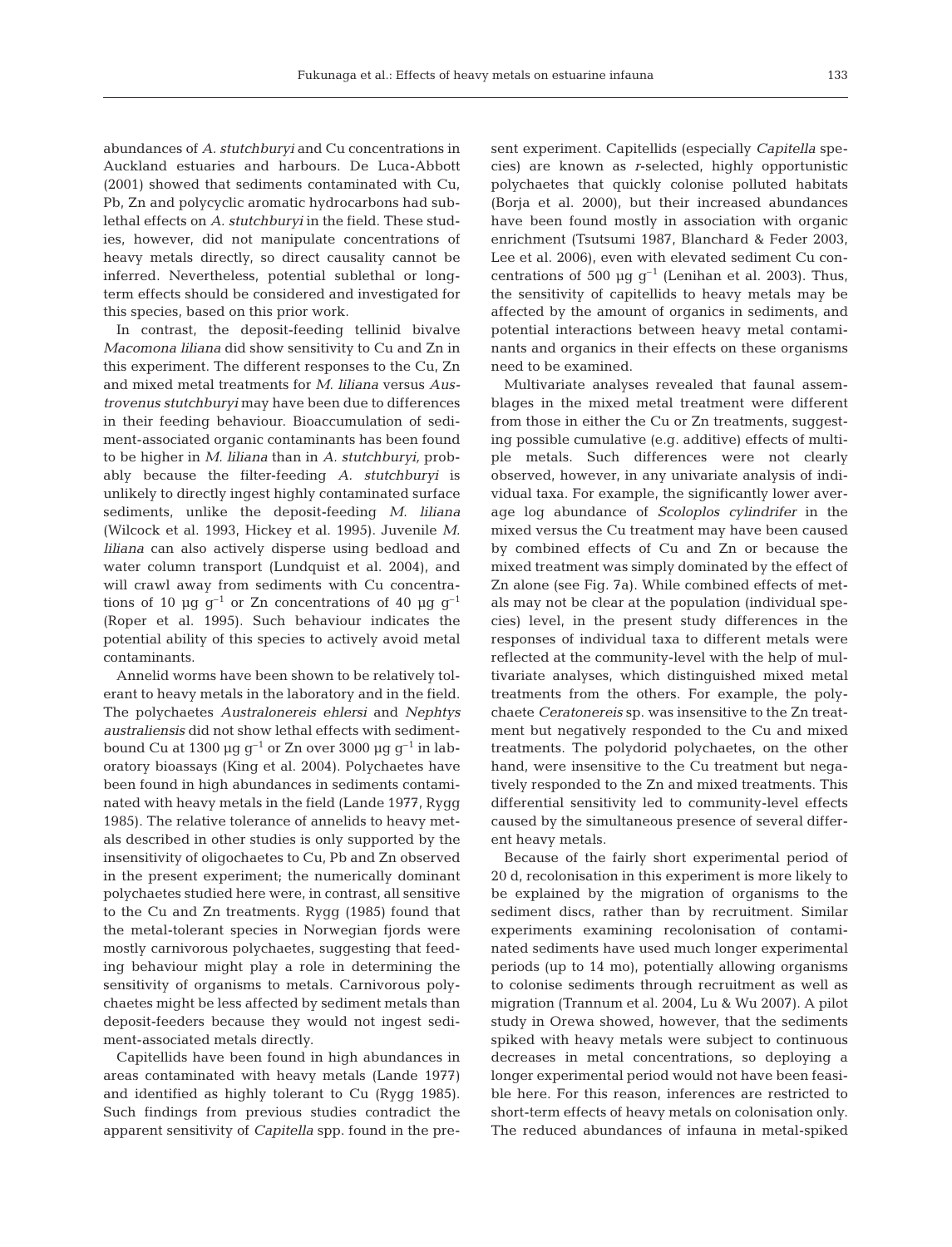treatments might be explained either by post-migration mortality or avoidance behaviour. For example, the bivalve *Macomona liliana* has been shown to be capable of avoiding sediment contaminated with Cu (Roper & Hickey 1994, Roper et al. 1995). In contrast, the shells of dead *Macomona* were frequently observed on the surface of sediment discs spiked with Cu and Zn during this experiment, suggesting that migration was followed by mortality. Empty *Macomona* shells were also found, however, on sediment surfaces outside sediment discs, so these shells might simply have been transported to the site from surrounding areas by water movement. This experiment could not distinguish the potential underlying processes driving observed effects (e.g. recruitment, migration followed by mortality or avoidance behaviour). Such mechanisms would need to be examined by subsequent studies to elucidate how contaminants in sediments might ultimately affect population dynamics for individual species across larger spatial scales.

The potential contribution of Pb to the effects of mixed treatments also remains somewhat unclear: While the Pb treatment alone did not have any detectable effects on the recolonisation of estuarine fauna, the presence of Pb might have affected the bioavailability of Cu and Zn in the mixed treatment (Gadde & Laitinen 1974, Benjamin & Leckie 1981a). Multiple stressors can interact in additive, multiplicative or comparative (the effect of stressors in combination equals the effect of a single, dominant stressor) fashions, and antagonisms or synergisms may also occur (Folt et al. 1999). Crain et al. (2008) have shown that interactions among 3 stressors tended to be synergistic, suggesting that synergistic interactions of multiple stressors might commonly occur in nature. Although strong indication of synergism was not found in the present experiment, it is important to further metals as concentrations of Cu, Pb and Zn do tend to correlate with one another in Auckland estuaries.

#### **CONCLUSIONS**

Our field experiment showed that increased amounts of Cu and Zn in estuarine intertidal sediments significantly reduced the colonisation of infaunal organisms. Although the current levels of Pb in the sediments of Auckland's estuaries are unlikely to cause adverse effects on estuarine fauna, its potential contribution to simultaneous effects in the presence of Cu and Zn, as well as sublethal and chronic effects, still needs to be investigated. Nevertheless, the fact that both Cu and Zn generally have negative effects and the fact that different taxa have differential sensitivities to these 2 metals demonstrate that their combined effects in contaminated sediments will have important impacts on estuarine community structure as a whole.

*Acknowledgements.* Thanks are due to the following people who aided in field work: A. Fowler, A. Cowles, K. Morgan, M. Slater and P. Williams. Thanks are also due to X. Lu for his instruction in sediment spiking, R. Clarke for his assistance with sediment and porewater analyses, and Leigh Laboratory general staff (M. Birch, B. Doak, A. Cozens and B. Dobson) for their help with sorting out the practicality of large-scale sediment spiking. We also thank the 4 anonymous reviewers who improved the manuscript through their input. This research was supported by a PhD scholarship to A.F. from Education New Zealand.

### LITERATURE CITED

- Adams WJ, Burgess RM, Gold-Bouchot G, Leblanc L, Liber K, Williamson B (2003) Porewater chemistry: effects of sampling, storage, handling, and toxicity testing. In: Carr RS, Nipper M (eds) Porewater toxicity testing: biological, chemical, and ecological considerations. Society of Environmental Toxicology and Chemistry (SETAC), Pensacola FL, p 95–124
- ► Anderson MJ (2001) A new method for non-parametric multivariate analysis of variance. Austral Ecol 26:32–46
- ▶ Anderson MJ, Ellingsen KE, McArdle BH (2006) Multivariate dispersion as a measure of the beta diversity. Ecol Lett 9: 683–693
	- Anderson MJ, Gorley RN, Clarke KR (2008) PERMANOVA+ for PRIMER: guide to software and statistical methods. PRIMER-E, Plymouth
	- ANZECC (2000) Australian and New Zealand guidelines for fresh and marine water quality. Australian and New Zealand Environment and Conservation Council and Agriculture and Resource Management Council of Australia and New Zealand, Canberra
	- ARC (2004) Blueprint for monitoring urban receiving environments. Technical Publication No 168 revised edn. Auckland Regional Council, Auckland
- investigate the potential simultaneous effects these  $3 \rightarrow$  Avery EL, Dunstan RH, Nell JA (1996) The detection of pollutant impact in marine environments: condition index, oxidative DNA damage, and their associations with metal bioaccumulation in the Sydney rock oyster *Saccostrea commercialis.* Arch Environ Contam Toxicol 31:192–198
	- ► Bat L, Raffaelli D (1998) Sediment toxicity testing: a bioassay approach using the amphipod *Corophium volutator* and the polychaete *Arenicola marina.* J Exp Mar Biol Ecol 226: 217–239
	- ▶ Benjamin MM, Leckie JO (1981a) Competitive adsorption of Cd, Cu, Zn, and Pb on amorphous iron oxyhydroxide. J Colloid Interface Sci 83:410–419
	- ▶ Benjamin MM, Leckie JO (1981b) Multiple-site adsorption of Cd, Cu, Zn, and Pb on amorphous iron oxyhydroxide. J Colloid Interface Sci 79:209–221
	- ► Blanchard AL, Feder HM (2003) Adjustment of benthic fauna following sediment disposal at a site with multiple stressors in Port Valdez, Alaska. Mar Pollut Bull 46:1590–1599
	- ▶ Borgmann U, Norwood WP (1999) Assessing the toxicity of lead in sediments to *Hyalella azteca*: the significance of bioaccumulation and dissolved metal. Can J Fish Aquat Sci 56:1494–1503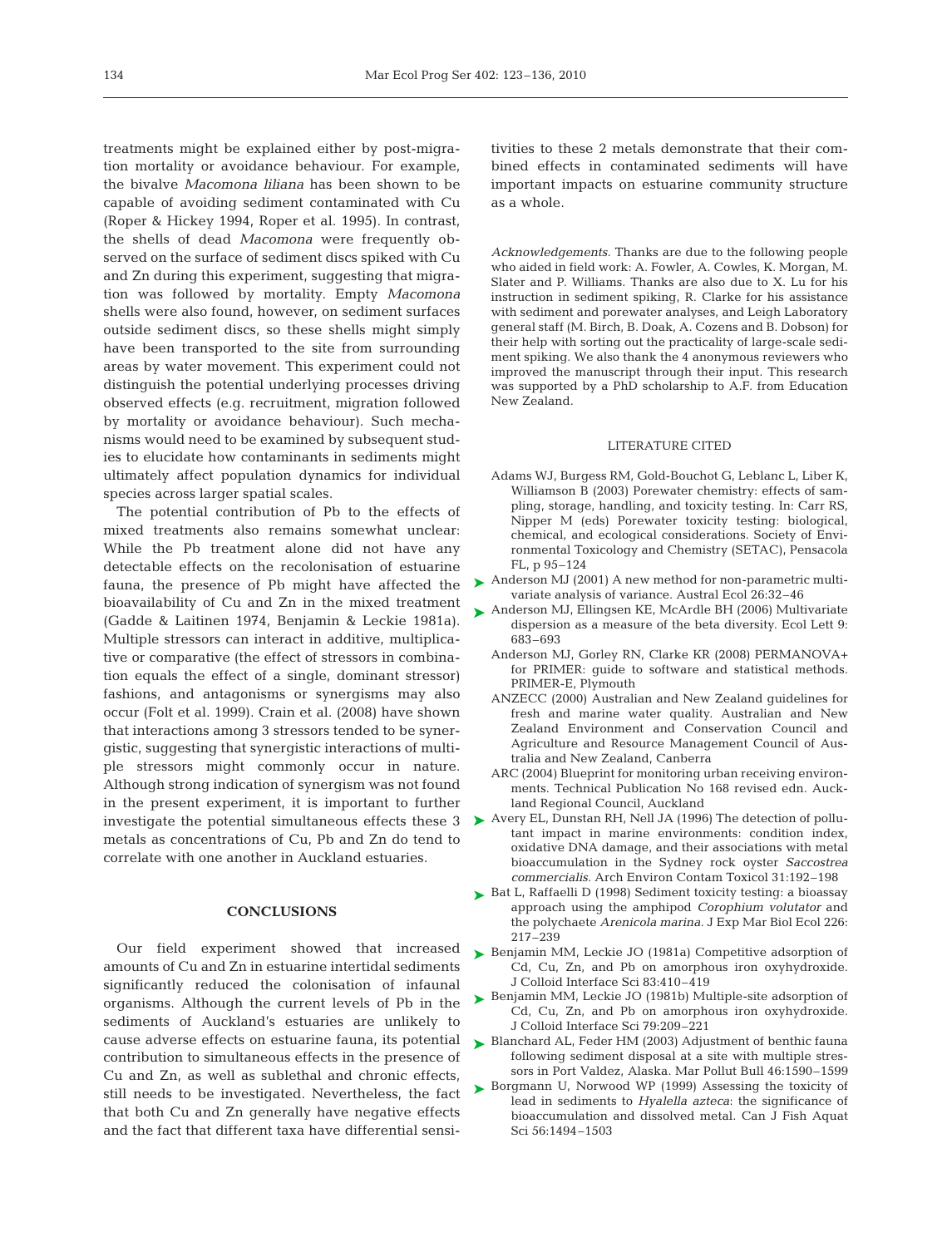- ► Borja A, Franco J, Perez V (2000) A marine biotic index to establish the ecological quality of soft-bottom benthos within European estuarine and coastal environments. Mar Pollut Bull 40:1100–1114
	- Breitburg D, Seitzinger S, Sanders J (1999) (eds) The effects of multiple stressors on freshwater and marine ecosystems. Limnol Oceanogr 44:737–972 (Preface)
- ► Bryan GW, Langston WJ (1992) Bioavailability, accumulation and effects of heavy metals in sediments with special reference to United Kingdom estuaries: a review. Environ Pollut 76:89–131
- ► Bryan GW, Gibbs PE, Hummerstone LG, Burt GR (1987) Copper, zinc, and organotin as long-term factors governing the distribution of organisms in the Fal Estuary in southwest England. Estuaries 10:208–219
- ► Byers SC, Mills EL, Stewart PL (1978) A comparison of methods of determining organic carbon in marine sediments, with suggestions for a standard method. Hydrobiologia 58: 43–47
- ► Chapman PM, Long ER (1983) The use of bioassays as part of a comprehensive approach to marine pollution assessment. Mar Pollut Bull 14:81–84
	- Chen M, Ma LQ (2001) Comparison of three aqua regia digestion methods for twenty Florida soils. Soil Sci Soc Am J 65: 491–499
	- Clarke KR, Gorley RN (2006) PRIMER v6: User manual/tutorial. PRIMER-E, Plymouth
- ▶ Crain CM, Kroeker K, Halpern BS (2008) Interactive and cumulative effects of multiple human stressors in marine systems. Ecol Lett 11:1304–1315
- ► De Luca-Abbott S (2001) Biomarkers of sublethal stress in the soft-sediment bivalve *Austrovenus stutchburyi* exposed *in situ* to contaminated sediment in an urban New Zealand harbour. Mar Pollut Bull 42:817–825
	- Folt CL, Chen CY, Moore MV, Burnaford J (1999) Synergism and antagonism among multiple stressors. Limnol Oceanogr 44:864–877
- Gadde RR, Laitinen HA (1974) Studies of heavy metal adsorption by hydrous iron and manganese oxides. Anal Chem 46:2022–2026 ➤
- ► Gale SA, King CK, Hyne RV (2006) Chronic sublethal sediment toxicity testing using the estuarine amphipod, *Melita plumulosa* (Zeidler): evaluation using metal-spiked and field-contaminated sediments. Environ Toxicol Chem 25: 1887–1898
	- Green M, Timperley M, Collins R, Senior A and others (2004a) Prediction of contaminant accumulation in the Upper Waitemata Harbour—results: zinc. Technical Publication No 260, Auckland Regional Council, Auckland
	- Green M, Timperley M, Williamson B (2004b) Prediction of contaminant accumulation in the Upper Waitemata Harbour—results: copper. Technical Publication No 259, Auckland Regional Council, Auckland
- ► Halpern BS, Selkoe KA, Micheli F, Kappel CV (2007) Evaluating and ranking the vulnerability of global marine ecosystems to anthropogenic threats. Conserv Biol 21:1301–1315
- ▶ Heugens EHW, Hendriks AJ, Dekker T, Van Straalen NM, Admiraal W (2002) A review of the effects of multiple stressors on aquatic organisms and analysis of uncertainty factors for use in risk assessment. Crit Rev Toxicol 31: 247–284
- ▶ Hewitt JE, Anderson MJ, Hickey CW, Kelly S, Thrush SF (2009) Enhancing the ecological significance of sediment contamination guidelines through integration with community analysis. Environ Sci Technol 43:2118–2123
- ► Hickey CW, Roper DS, Holland PT, Trower TM (1995) Accumulation of organic contaminants in two sediment-dwelling

shellfish with contrasting feeding modes: deposit- *(Macomona liliana)* and filter-feeding *(Austrovenus stutchburyi)*. Arch Environ Contam Toxicol 29:221–231

- Josefson AB, Hansen JLS, Asmund G, Johansen P (2008) ➤ Threshold response of benthic macrofauna integrity to metal contamination in West Greenland. Mar Pollut Bull 56:1265–1274
	- Kelly S (2007) Marine receiving environment stormwater contaminants: status report 2007. Technical Publication No. 333, Auckland Regional Council, Auckland
	- Kennedy P (2003) The effects of road transport on freshwater and marine ecosystems. Prepared by Kingett Mitchell Limited for New Zealand Ministry of Transport, http:// www.transport.govt.nz/research/Documents/stormwater\_ road\_transport\_effects.pdf
- ► King CK, Dowse MC, Simpson SL, Jolley DF (2004) An assessment of five Australian polychaetes and bivalves for use in whole-sediment toxicity tests: toxicity and accumulation of copper and zinc from water and sediment. Arch Environ Contam Toxicol 47:314–323
- ► Lande E (1977) Heavy metal pollution in Trondheimsfjorden, Norway, and the recorded effects on the fauna and flora. Environ Pollut 12:187–198
- ► Lavolpe M, Greco LL, Kesselman D, Rodríguez E (2004) Differential toxicity of copper, zinc, and lead during the embryonic development of *Chasmagnathus granulatus* (Brachyura, Varunidae). Environ Toxicol Chem 23: 960–967
- ► Laws EA, Hiraoka J, Mura M, Punu B, Rust T, Vink S, Yamamura C (1994) Impact of land runoff on water quality in an Hawaiian estuary. Mar Environ Res 38:225–241
- ► Lee HW, Bailey-Brock JH, McGurr MM (2006) Temporal changes in the polychaete infaunal community surrounding a Hawaiian mariculture operation. Mar Ecol Prog Ser 307:175–185
- ► Lenihan HS, Peterson CH, Kim SL, Conlan KE and others (2003) Variation in marine benthic community composition allows discrimination of multiple stressors. Mar Ecol Prog Ser 261:63–73
- ► Lindegarth M, Underwood AJ (2002) A manipulative experiment to evaluate predicted changes in intertidal, macrofaunal assemblages after contamination by heavy metals. J Exp Mar Biol Ecol 274:41–64
- ► Long ER, MacDonald DD, Smith SL, Calder FD (1995) Incidence of adverse biological effects within ranges of chemical concentrations in marine and estuarine sediments. Environ Manage 19:81–97
- ► Lu L, Wu RSS (2007) A field experimental study on recolonization and succession of subtidal macrobenthic community in sediment contaminated with industrial wastes. Mar Pollut Bull 54:195–205
- Lu X, Bibby RL, Ford RB, Webster-Brown JG (2008) Creating ➤ metal spiked bed sediments: a case study from Orewa estuary, New Zealand. Environ Toxicol Chem 27: 2088–2096
- ► Lundquist CJ, Pilditch CA, Cummings VJ (2004) Behaviour controls post-settlement dispersal by the juvenile bivalves *Austrovenus stutchburyi* and *Macomona liliana.* J Exp Mar Biol Ecol 306:51–74
- ▶ Marsden ID, Wong CHT (2001) Effects of sediment copper on a tube-dwelling estuarine amphipod, *Paracorophium excavatum.* Mar Freshw Res 52:1007–1014
	- McArdle BH, Anderson MJ (2001) Fitting multivariate models to community data: a comment on distance-based redundancy analysis. Ecology 82:290–297
- Millward RN, Carman KR, Fleeger JW, Gambrell RP, Portier R (2004) Mixtures of metals and hydrocarbons elicit complex